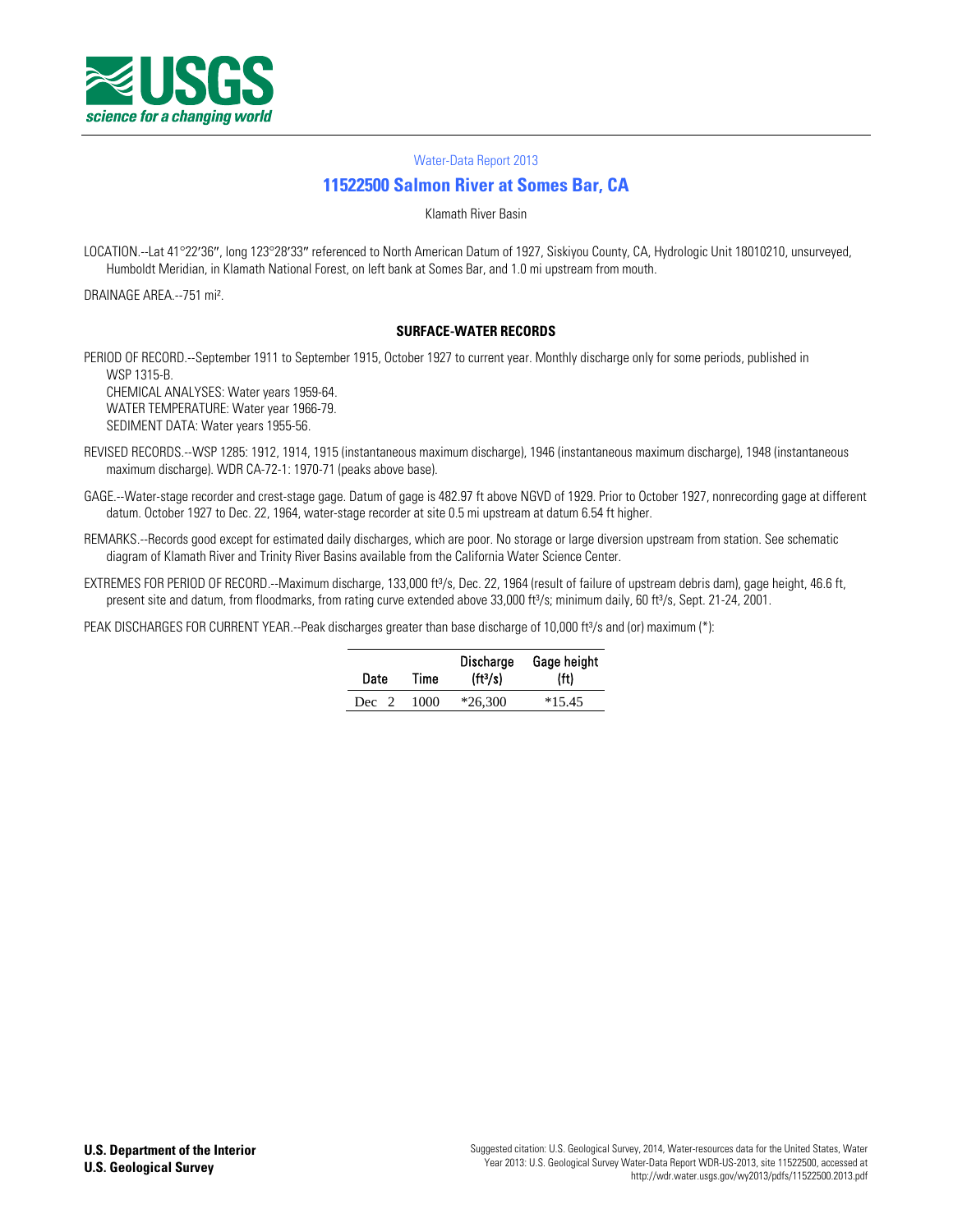## Water-Data Report 2013

## **11522500 Salmon River at Somes Bar, CA—Continued**

## **DISCHARGE, CUBIC FEET PER SECOND WATER YEAR OCTOBER 2012 TO SEPTEMBER 2013 DAILY MEAN VALUES**

| [e, estimated] |                 |            |            |         |        |            |                          |            |                        |        |        |            |
|----------------|-----------------|------------|------------|---------|--------|------------|--------------------------|------------|------------------------|--------|--------|------------|
| Day            | 0 <sub>ct</sub> | <b>Nov</b> | <b>Dec</b> | Jan     | Feb    | <b>Mar</b> | Apr                      | <b>May</b> | Jun                    | Jul    | Aug    | <b>Sep</b> |
| 1              | 155             | 759        | 5,600      | 1,400   | 1,860  | 1,190      | 3,210                    | 1,710      | 853                    | 455    | e183   | 154        |
| 2              | 153             | 569        | 16,000     | 1,340   | 1,810  | 1,220      | 2,830                    | 1,570      | 851                    | 434    | e185   | 151        |
| 3              | 152             | 438        | 6,380      | 1,300   | 1,740  | 1,310      | 2,620                    | 1,580      | 833                    | 413    | e187   | 150        |
| 4              | 151             | 385        | 8,840      | 1,290   | 1,720  | 1,350      | 3,370                    | 1,660      | 804                    | 404    | e183   | 149        |
| 5              | 151             | 350        | 13,800     | 1,240   | 1,700  | 1,380      | 4,340                    | 1,630      | 803                    | 381    | e178   | 151        |
| 6              | 154             | 324        | 6,610      | 1,230   | 1,650  | 1,680      | 4,250                    | 1,620      | 806                    | 364    | 178    | 150        |
| 7              | 159             | 305        | 4,260      | 1,210   | 1,640  | 1,540      | 4,440                    | 2,100      | 772                    | 347    | 173    | 148        |
| 8              | 160             | 309        | 3,180      | 1,250   | 1,560  | 1,450      | 3,900                    | 1,900      | 759                    | 334    | 171    | 144        |
| 9              | 162             | 314        | 2,570      | 1,350   | 1,470  | 1,370      | 3,370                    | 2,380      | 737                    | 323    | 181    | 139        |
| 10             | 165             | 294        | 2,190      | 1,470   | 1,410  | 1,340      | 3,100                    | 1,980      | 711                    | 309    | 202    | 134        |
| 11             | 163             | 284        | 1,950      | 1,450   | 1,360  | 1,360      | 3,070                    | 1,950      | 674                    | 297    | 201    | 130        |
| 12             | 160             | 283        | 1,820      | 1,390   | 1,310  | 1,480      | 2,780                    | 1,860      | 609                    | e287   | 187    | 128        |
| 13             | 163             | 328        | 1,610      | 1,320   | 1,270  | 1,600      | 2,620                    | 1,740      | 571                    | e283   | 182    | 127        |
| 14             | 168             | 361        | 1,490      | 1,280   | 1,260  | 1,760      | 2,420                    | 1,520      | 552                    | e276   | 178    | 127        |
| 15             | 171             | 337        | 1,380      | 1,190   | 1,270  | 1,900      | 2,270                    | 1,350      | 530                    | e267   | 174    | 125        |
| 16             | 260             | 314        | 1,480      | 1,170   | 1,300  | 1,880      | 2,120                    | 1,280      | 515                    | e259   | 172    | 126        |
| 17             | 243             | 384        | 2,580      | 1,200   | 1,320  | 1,800      | 1,950                    | 1,200      | 508                    | e251   | 168    | 130        |
| 18             | 206             | 535        | 2,340      | 1,270   | 1,290  | 1,690      | 1,850                    | 1,100      | 501                    | e243   | 167    | 146        |
| 19             | 186             | 607        | 2,000      | 1,330   | 1,300  | 1,620      | 1,840                    | 1,040      | 504                    | e236   | 162    | 146        |
| $20\,$         | 182             | 2,480      | 1,980      | 1,330   | 1,230  | 2,740      | 1,820                    | 985        | 503                    | e231   | 155    | 152        |
| 21             | 180             | 3,040      | 2,310      | 1,340   | 1,190  | 2,880      | 1,820                    | 957        | 476                    | e226   | 154    | 301        |
| 22             | 255             | 1,460      | 3,070      | 1,360   | 1,160  | 2,250      | 1,890                    | 960        | 457                    | e220   | 170    | 315        |
| 23             | 321             | 977        | 3,000      | 1,580   | 1,180  | 1,990      | 1,870                    | 901        | 452                    | e213   | 177    | 267        |
| 24             | 353             | 793        | 2,880      | 3,260   | 1,120  | 1,850      | 1,820                    | 840        | 485                    | e211   | 177    | 242        |
| 25             | 313             | 732        | 2,480      | 3,050   | 1,100  | 1,770      | 1,800                    | 819        | 575                    | e211   | 201    | 252        |
| 26             | 268             | 655        | 2,340      | 3,660   | 1,070  | 1,740      | 1,800                    | 835        | 849                    | e210   | 202    | 256        |
| 27             | 285             | 590        | 2,120      | 3,140   | 1,050  | 1,750      | 1,980                    | 1,030      | 766                    | 208    | 190    | 230        |
| 28             | 349             | 601        | 1,940      | 2,670   | 1,090  | 1,890      | 2,130                    | 1,430      | 605                    | 201    | 174    | 210        |
| 29             | 365             | 1,280      | 1,770      | 2,320   | $---$  | 1,950      | 2,060                    | 1,140      | 527                    | 197    | 168    | 1,090      |
| 30             | 349             | 6,010      | 1,640      | 2,110   | $---$  | 2,020      | 2,000                    | 1,020      | 484                    | 194    | 163    | 3,440      |
| 31             | 423             | $---$      | 1,510      | 1,970   | $---$  | 3,290      | $\overline{\phantom{a}}$ | 906        | $\scriptstyle{\cdots}$ | 190    | 158    | ---        |
| <b>Total</b>   | 6,925           | 26,098     | 113,120    | 52,470  | 38,430 | 55,040     | 77,340                   | 42,993     | 19,072                 | 8,675  | 5,501  | 9,410      |
| <b>Mean</b>    | 223             | 870        | 3,649      | 1,693   | 1,372  | 1,775      | 2,578                    | 1,387      | 636                    | 280    | 177    | 314        |
| <b>Max</b>     | 423             | 6,010      | 16,000     | 3,660   | 1,860  | 3,290      | 4,440                    | 2,380      | 853                    | 455    | 202    | 3,440      |
| Min            | 151             | 283        | 1,380      | 1,170   | 1,050  | 1,190      | 1,800                    | 819        | 452                    | 190    | 154    | 125        |
| Ac-ft          | 13,740          | 51,770     | 224,400    | 104,100 | 76,230 | 109,200    | 153,400                  | 85,280     | 37,830                 | 17,210 | 10,910 | 18,660     |

## **STATISTICS OF MONTHLY MEAN DATA FOR WATER YEARS 1912 - 2013, BY WATER YEAR (WY)**

|             | Oct    | Nov   | Dec    | Jan    | Feb    | Mar    | Apr   | Mav    | Jun    | Jul    | Aua    | Sep    |
|-------------|--------|-------|--------|--------|--------|--------|-------|--------|--------|--------|--------|--------|
| <b>Mean</b> | 339    | .044  | 2.238  | 2.963  | 2,886  | 2,935  | 3.029 | 3.127  | 1,915  | 625    | 262    | 200    |
| <b>Max</b>  | 2.297  | 5.961 | 10.480 | 11.260 | 11,190 | 9.615  | 5.741 | 6.174  | 4.354  | .906   | 839    | 528    |
| (WY)        | (1963  | 1974) | 1965)  | (1970) | (1958) | 1972)  | 1938) | (1938) | (1953) | (1953) | (1983) | 1983)  |
| Min         | 102    | '30   | !75    | 190    | 255    | 448    | 710   | 786    | 402    | 146    | 81.6   | 80.2   |
| (WY)        | (2002) | 1937) | (1937) | (1937) | (1977) | (1977) | 1977) | (1977) | (1992) | (1931) | (1931) | (2001) |